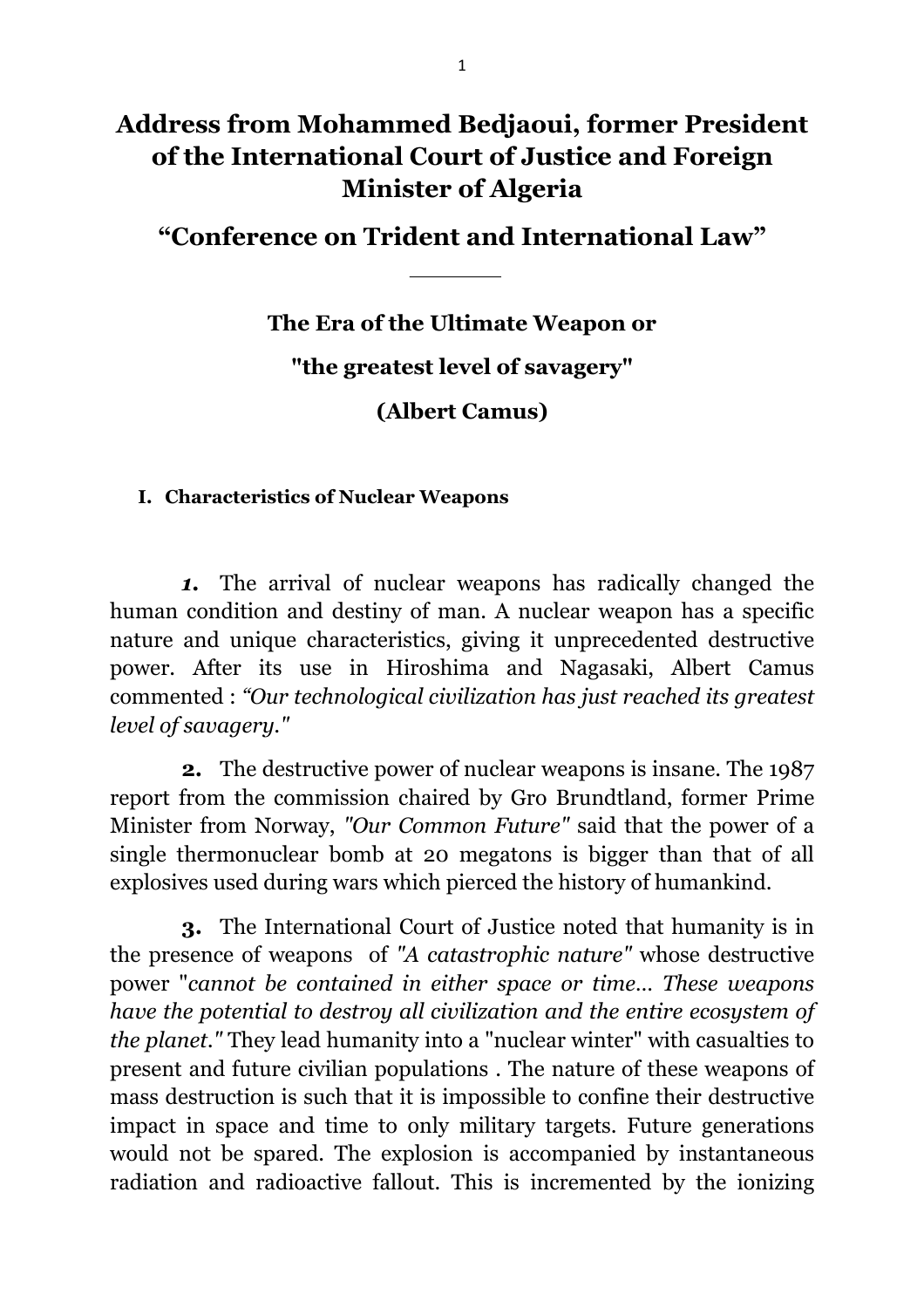radiation to both human beings and the environment. The "period" (necessary to expend the harmful effects) of one of the byproducts of a nuclear explosion, plutonium 239, is over 20,000 years, which speaks volumes about the suffering future generations may still endure.

 **4.** Such "special nature" of nuclear weapons is not devoid of legal consequences.

 **a)** First the principle of "anything not prohibited is allowed" cannot possibly be so when it comes to a weapon of such nature and it would be better to say "anything that is not prohibited, is not necessarily and automatically allowed. ";

 **b)** Then, more specifically, under the law of armed conflict and humanitarian law, i.e. jus in bello, the specific nature of nuclear weapons plays a key role when referring to the application of the principle of distinction between civilians and combatants, and the principle of limiting the choice of means used against the enemy, the principles of necessity and proportionality and finally the "Martens clause".

 *c)* In addition, and because of radiation alia, the use of nuclear weapons does not respect the basic distinction between warring states and neutral countries. The fifth Hague Convention of 1907 stipulates in Article 1 that "the territory of neutral powers is inviolable", that the use of nuclear weapons can not ensure.

*It is by taking into consideration these two truly general and paramount principles, that early humanitarian law has logically banned certain weapons, since on the one hand they confused in the same tragic fate, combatant and civilians, and on the other hand they cause unnecessary suffering to combatants.* 

*Thus the broad codification of humanitarian law, the universality of membership it has trained, non-use and disuse of the right of denunciation, have enabled the international community to have a body of treaty rules, become customary for most, corresponding to the greatest universally recognized humanitarian principles. These rules indicate the normality of conduct and behaviour expected of States.*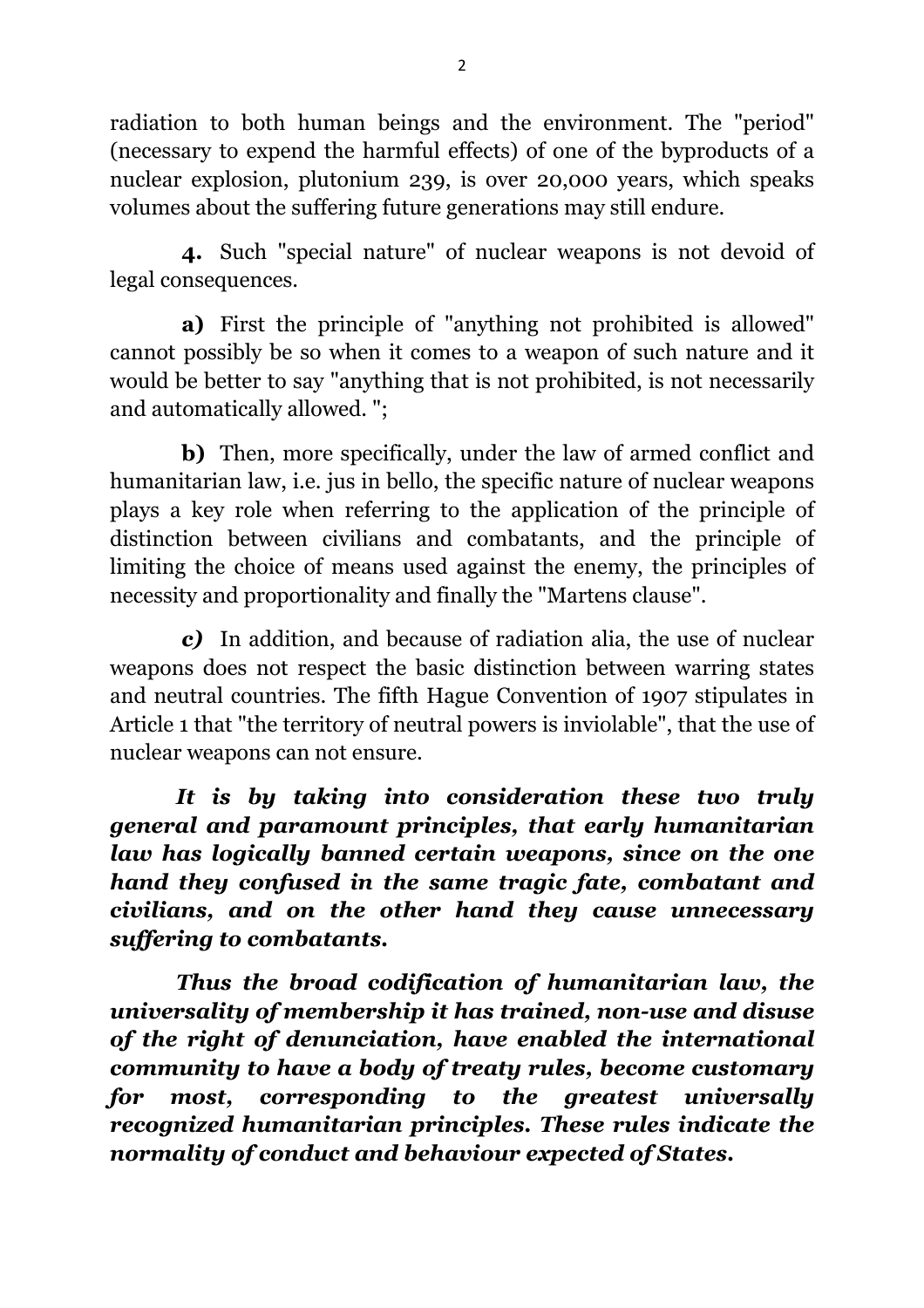*Referring to napalm, the I.C.R.C. said that these are weapons that cause unnecessary injury or unnecessary suffering. They indistinctly reach civil populations and combatants; their harmful effects escape the control of those who employ them. This reasoning applies to nuclear weapons, all the more.* 

#### **II. Nuclear Weapons and International Court of Justice**

 On July 8, 1996, the International Court of Justice gave its advisory opinion on the request from the General Assembly. In its resolution 49/75K of 15 December 1994, the question posed by the assembly was as follows: "*Is the threat or use of nuclear weapons permitted in any circumstances under international law?"*

#### **1. The Content of the Advisory Opinion**

 The Court found that, as regards the unique characteristics of nuclear weapons, the use of these weapons seemed scarcely reconcilable with respect for the demands of the international humanitarian law applicable in armed conflict.

 Nonetheless, the Court did consider that *it did not have at its disposal adequate elements to permit concluding with certainty that such a use would necessarily be contrary in all circumstances to the principles and rules of the law applicable in armed conflict.* The Court had to find that *it could not reach a definitive conclusion on the legality or illegality of the use of nuclear weapons by a State in an extreme circumstance of legitimate defense in which its very survival would be at stake.* 

### *The only way out of the uncertainty would be the obligation to negotiate in good faith and bring nuclear disarmament to actuality*

 Having reached this conclusion, the Court judged that there was reason to end this state of affairs: *the complete nuclear disarmament promised for so long seems [[to the Court]] to be the best means of reaching this outcome.* In these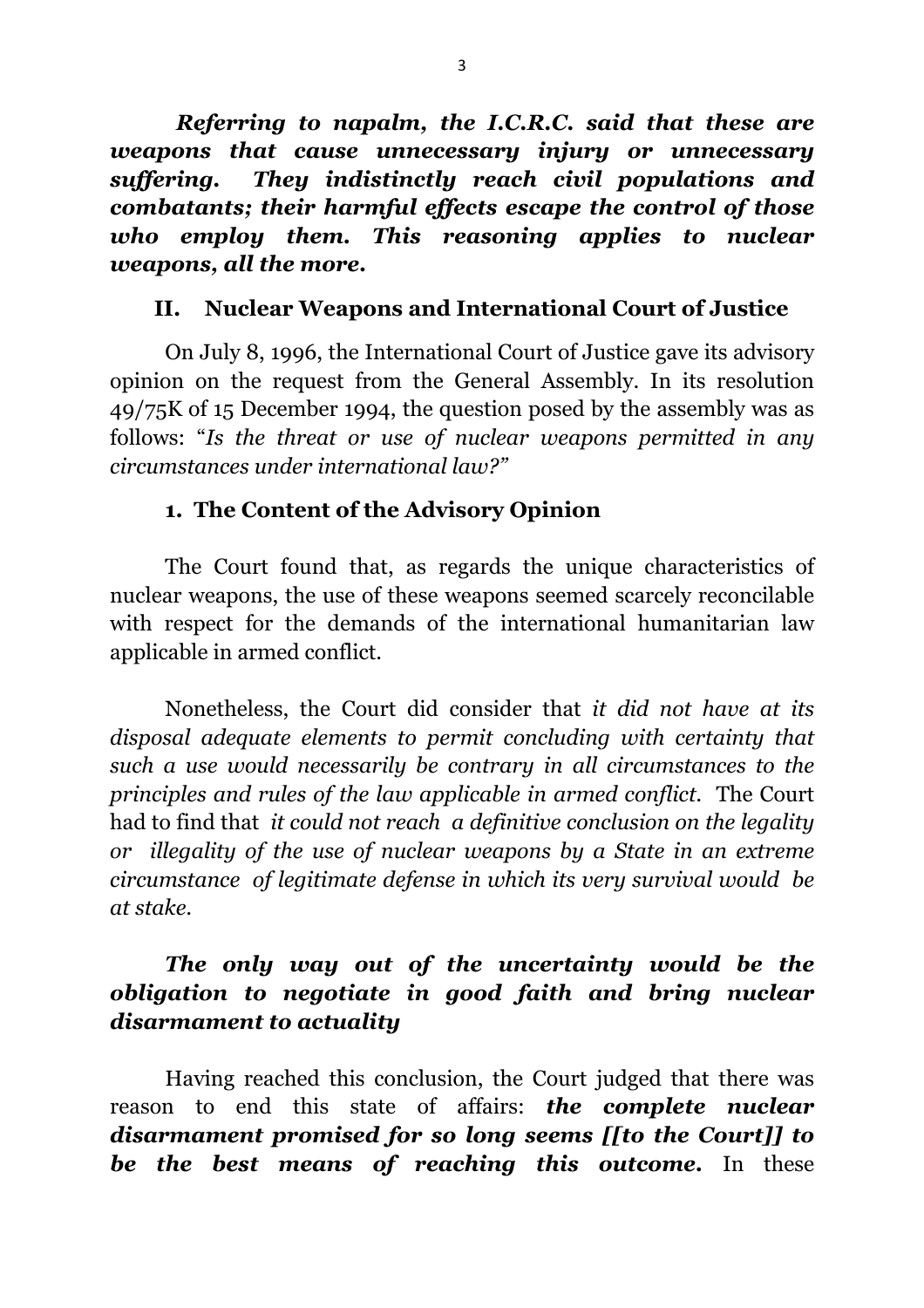circumstances the Court emphasized the great importance of the consecration, in Article VI of the Treaty on the Non-Proliferation of Nuclear Weapons, of a good-faith obligation to negotiate nuclear disarmament.

#### *2. The lessons to be drawn from the opinion*

**A.** *The Court has recognized the pertinence of the Law of Armed Conflict, including humanitarian law, prohibiting the use of nuclear weapons* 

**B.** *The Court recognized the non-pertinence of taking so-called "clean" nuclear weapons into account.* 

*If certain unique characteristics of a nuclear weapon should disappear through the effect of scientific progress, we would then be in the presence not of a nuclear weapon but of some entirely different weapons The court, however, was asked to rule on the nuclear weapon; to rule on a weapon of an entirely different nature would have been beyond its mandate.* 

 And for this reason the Court declared, very simply but very clearly, the following:

 **"***The Court does not consider that, in giving an advisory opinion in the present case, it would necessarily have to write "scenarios," to study various types of nuclear weapons, and to evaluate highly complex and controversial technological, strategic, and scientific information".* 

## **C.** *The World Court recognized, unanimously, the existence of an obligation to pursue in good faith and bring to a conclusion negotiations for nuclear disarmament*

 This is a new and critical point. It is also welcome for easing the sense of dissatisfaction or frustration that international public opinion may have felt at seeing the Court's indecision about declaring nuclear arms either legal or illegal.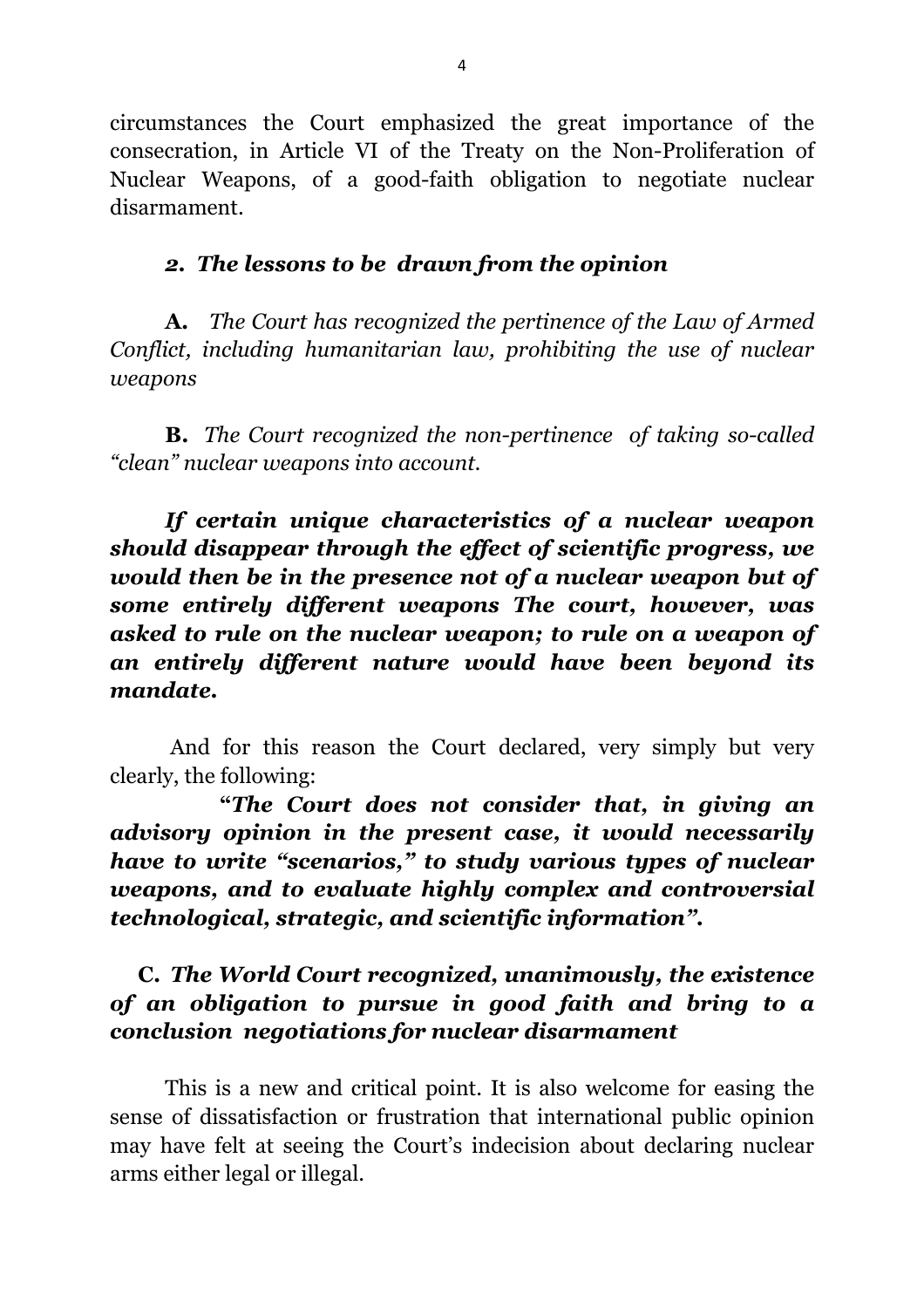*Any subsequent initiative meant to lead to the eradication of such weapons should, in my opinion, take into account this important declaration by the Court, and try to reinforce it and make it prevail fully. For this revolutionary pronouncement which, through the grace of its unanimity has acquired legal value, is still fragile in that a sizeable portion of legal doctrine continues to contest the validity of this courageous declaration.* 

### *3. The double obligation: to negotiate and to bring to conclusion*

 In the spirit of the NPT negotiators, Article VI, which lays out the obligation to negotiate nuclear disarmament in good faith, was clearly conceived as *the necessary counterpart to the commitment by the non-nuclear States not to manufacture or acquire nuclear weapons; it is without a doubt one of the essential elements of the "acceptable equilibrium of mutual responsibilities and obligations between nuclear powers and non-nuclear powers" which, according to the General Assembly, was to be established by the nuclear Non-Proliferation Treaty which it called for in 1965. In 1995, at the time of the fifth Conference of Parties, which decided the extension of the NPT for an indefinite duration, the reciprocal nature of the said obligations was vigorously reaffirmed. Article VI should for this reason be considered an essential provision of the NPT, the violation of which could be considered "substantial" in terms of Article 60 of the Vienna Convention on the law of Treaties and could entail the legal consequences thereunto attached.*

### *4. Significance of the addition of "good faith" to article VI NPT*

# **A.** *The specific significance of this addition to the NPT*

 In the particular context of the NPT, one can vigorously affirm that the principle of good faith illuminates the entirety of the negotiations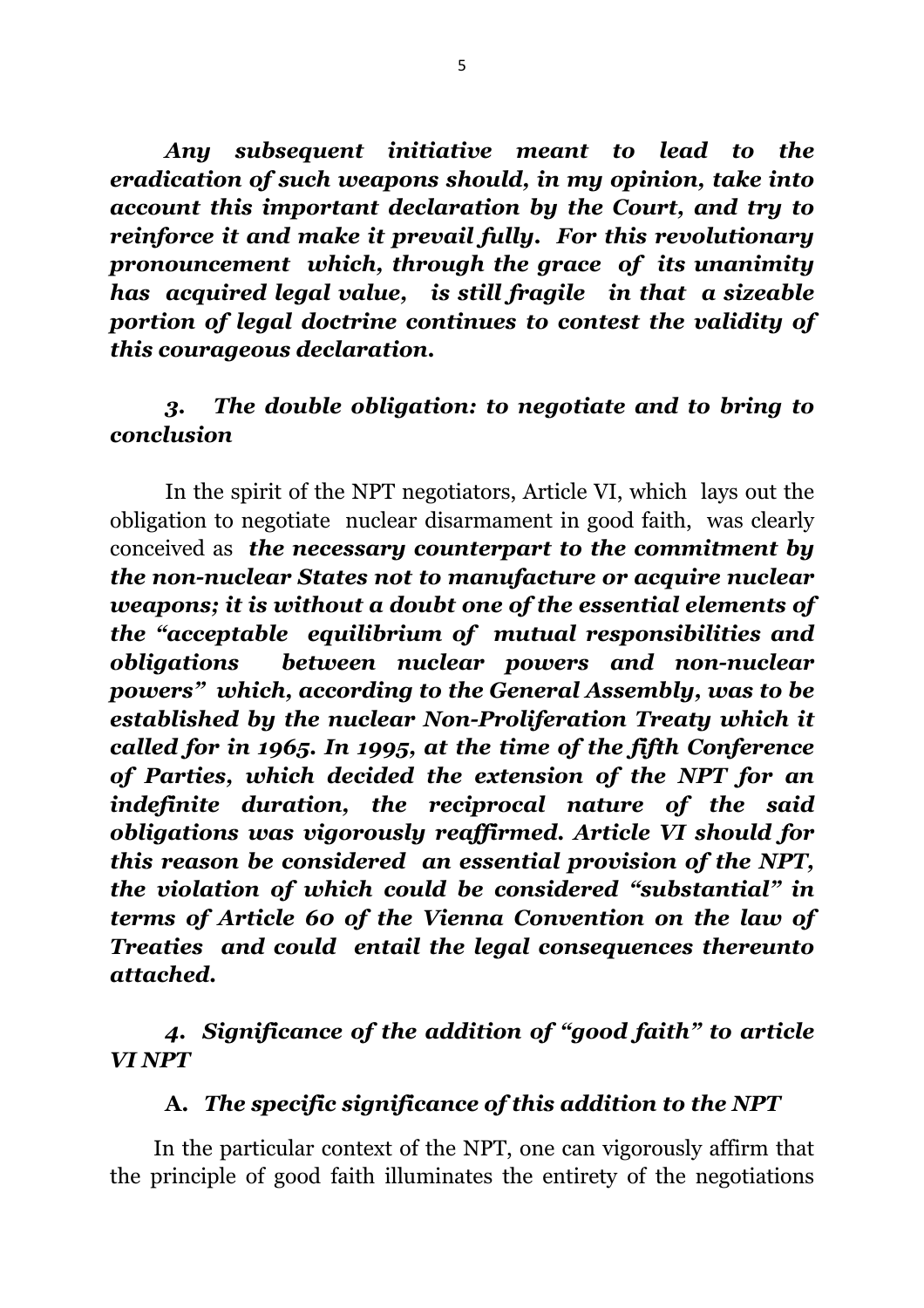called for by article VI. In becoming parties to the NPT, all states have agreed *to execute in good faith their obligation to pursue in good faith negotiations concerning general and complete disarmament.* This means that these States must display good faith behavior both in the conduct of the negotiations and while the negotiations last. *They must therefore abstain from performing any act which would deprive the treaty on general and complete disarmament of its object and its aim. It is obvious that any act bolstering its nuclear arsenal by a state party to the NPT would be such an act.* 

Let us examine these aspects more closely.

**a)** Significance of a negotiation qualified as "in good faith"

**i)** The negotiations must be conducted with

 "*good faith as properly to be understood; sustained upkeep of the negotiation over a period appropriate to the circumstances; awareness of the interests of the other party; and a persevering quest for an acceptable compromise."*

*ii)* "*The negotiations to be conducted must be guided by the following principles:* 

**―** *They should be meaningful and not merely consist of a formal process of negotiations. Meaningful negotiations could not be conducted if either party insisted upon its own position without contemplating any modification of it.* 

**―** *Both parties were under an obligation to act in such a way that the principles of the agreement are applied in order to achieve a satisfactory and equitable result."*

**iii)** The addition of "good faith" to the negotiation called for by article VI is in no way a simple redundancy. According to the World Court, its mention, made with a view to a result as capital as nuclear disarmament, confers upon the said negotiation an exceptional importance given the global stakes involved:

 *"The obligation expressed in Article VI of the Treaty on the Non-*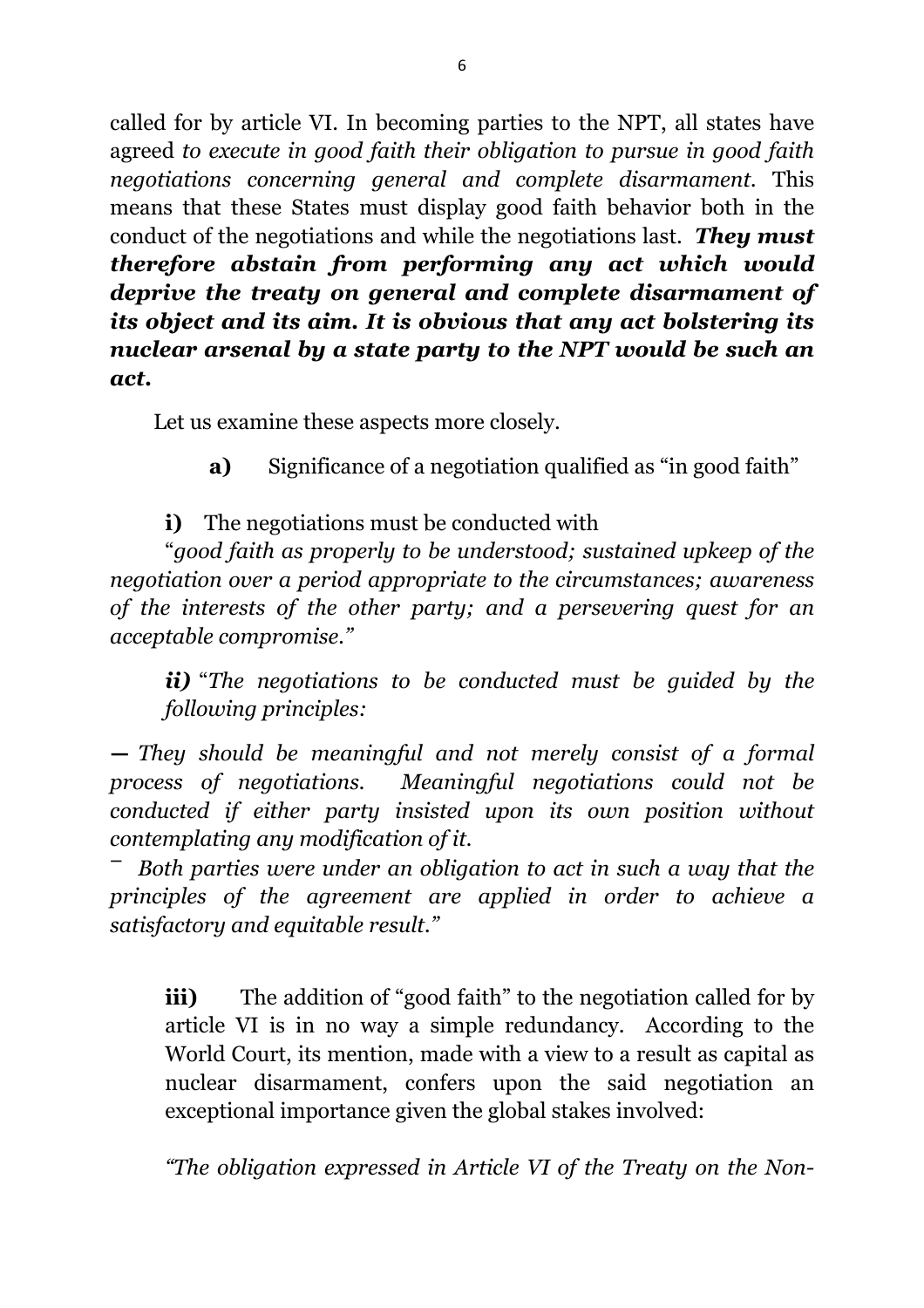*Proliferation of Nuclear Weapons includes its fulfillment in accordance*  with the basic principle of good faith (...)In the view of the Court, it *remains without any doubt an objective of vital importance to the whole international community today."* 

# **b) Obligation to preserve the object and aim of the NPT and to respect its integrity**

 Good faith prohibits every act, behavior, declaration, initiative tending to deprive the NPT of its object and purpose. It forbids every measure whose effect is to injure the essence of the treaty. Good faith behavior takes the form of a series of obligations "not to do", or obligations of "preservation", such as:

**i)** The obligation to refrain from acts incompatible with the object and purpose of the NPT: Prohibition to disrupt the general scheme of the NPT; proscription of every initiative the effect of which would be to render impossible the conclusion of the contemplated disarmament treaty;

**ii)** The obligation to refrain from enacting, at the national level, laws and rules incompatible with the aim of the treaty;

**iii)** The obligation to refrain from concluding an agreement manifestly incompatible with the aim of the treaty;

**iv)** The obligation to respect the integrity of the treaty; a specialist on the question of good faith in international law has rightly written the following on this subject:

 "*a treaty must be considered executory in all its provisions, whether they are favorable or unfavorable to the contracting party. Good faith prohibits selectivity according to the interests of the moment."*

- **c) Obligation to take all positive measures for the realization of NPT.**
- **d) General duty to cooperate in good faith.**
- **e) General obligation of information and communication**
- **f) Obligation to compromise**
- **g) Prohibition of abuse of process**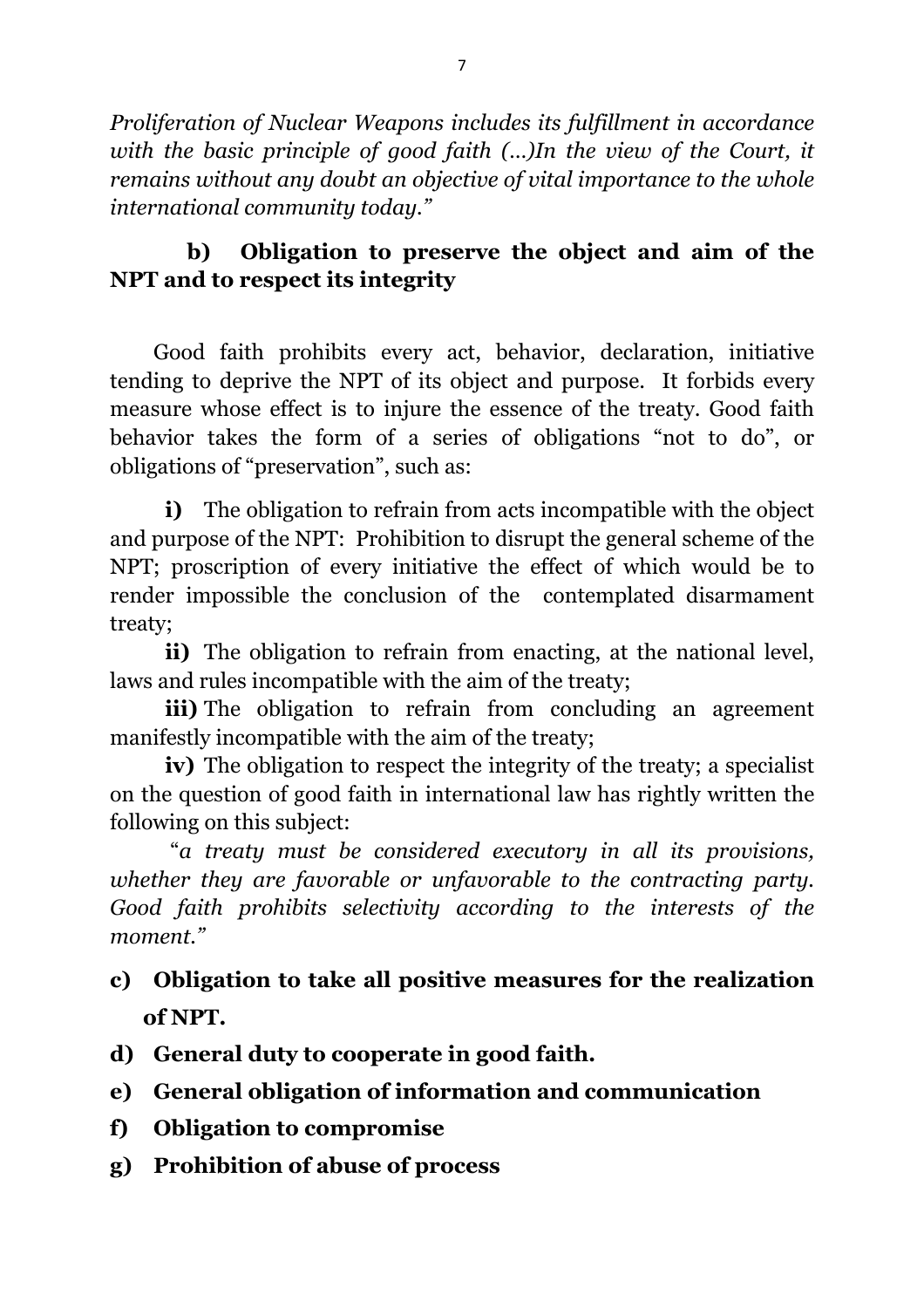#### **h) Unjustified termination of good faith negotiations**

#### *5 Building confidence*

#### *A. First elementary law: Opacity breeds opacity*

#### *B. Second Elementary law: Opacity breeds the arms race*

## *C. Third elementary law: In the end, transparency generates transparency*

# *D. Fourth elementary law: The tyranny of the "psychological factor"*

*For nuclear weapons are not weapons of power; they are and they remain weapons of fear above all. Fear of the Other. Fear of being wiped out, for possibly underestimating a mortal danger.* 

Therefore, it is crucial to reduce subjectivity.

### *E. Fifth elementary law: Reduce subjectivity to increase objectivity*

## *F. Sixth Elementary law Support verification*

 Obviously, monitoring remains the most uncomfortable problem to resolve. All of human imagination, all the results drawn from the machine, have never truly sufficed. Almost every method has been tried, from exterior oversight through seismic, hydro-acoustic, or ultra-sound instrumentation, to unannounced on-site inspections, and notably including mutually accepted espionage, from space or through the work of international institutions like AIEA, which has been enlisted notably to detect the diversion of civilian technologies to military purposes.